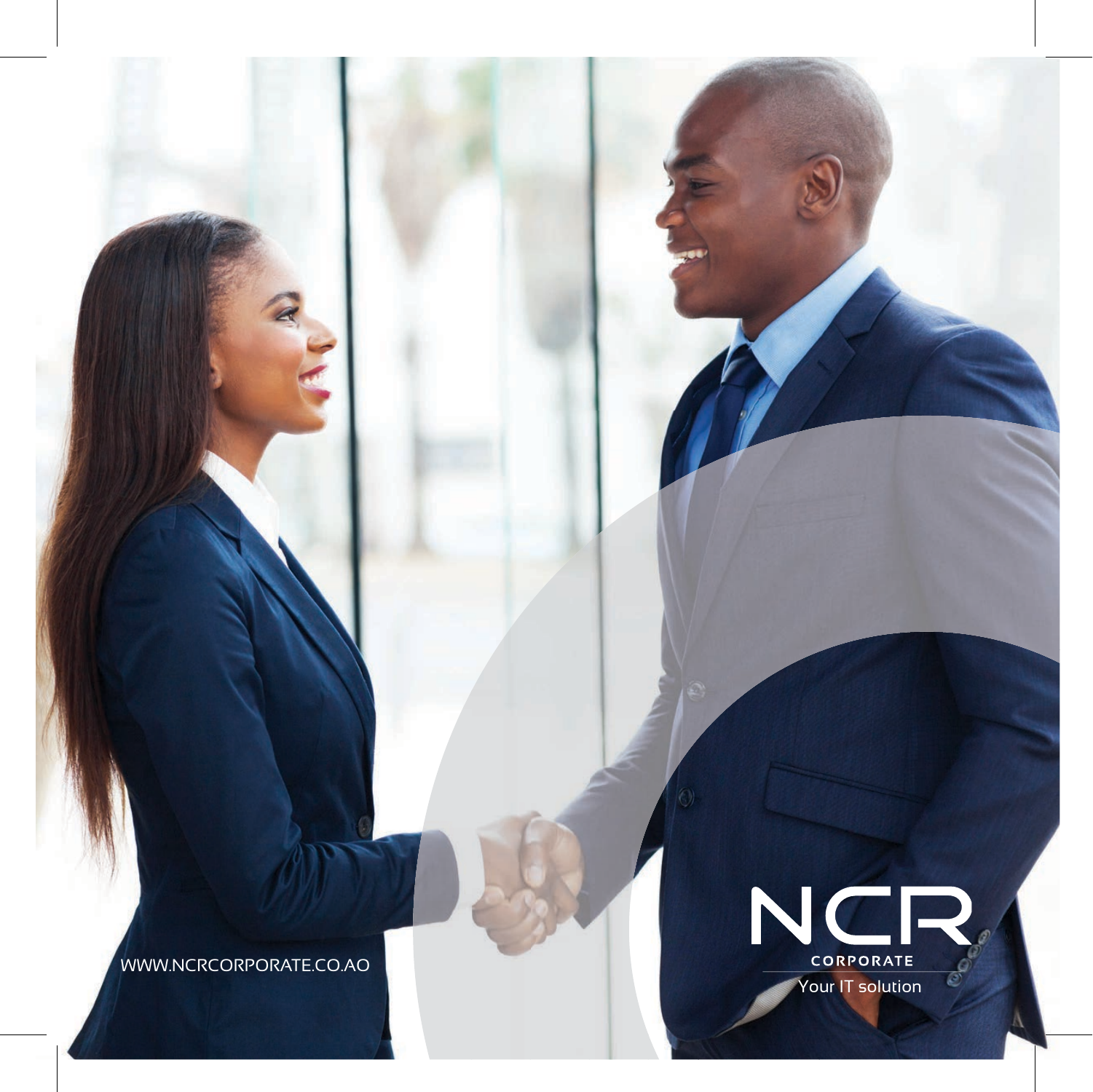# **NCR ANGOLA**

NCR began by developing its activities in two main areas: a computer equipment sales division and a corporate division dedicated to companies.

The public sales division focused on retail within the domestic market while the corporate division focused on small, medium and large enterprises and the public sector.

# **NCR CORPORATE**

The NCR Corporate business unit aims to provide companies and organizations an additional set of ITSM solutions (IT Services Management) through its services, following to ITIL best practices. Our aim is to focus entirely on our clients' business models through doing what we do best: managing and maintaining information systems. NCR Corporate uses new and proven technology designed to optimize your IT equipment, centralize control and reduce IT costs. Companies and organizations can count on direct and personalized contact though a Consultant and an Account Manager.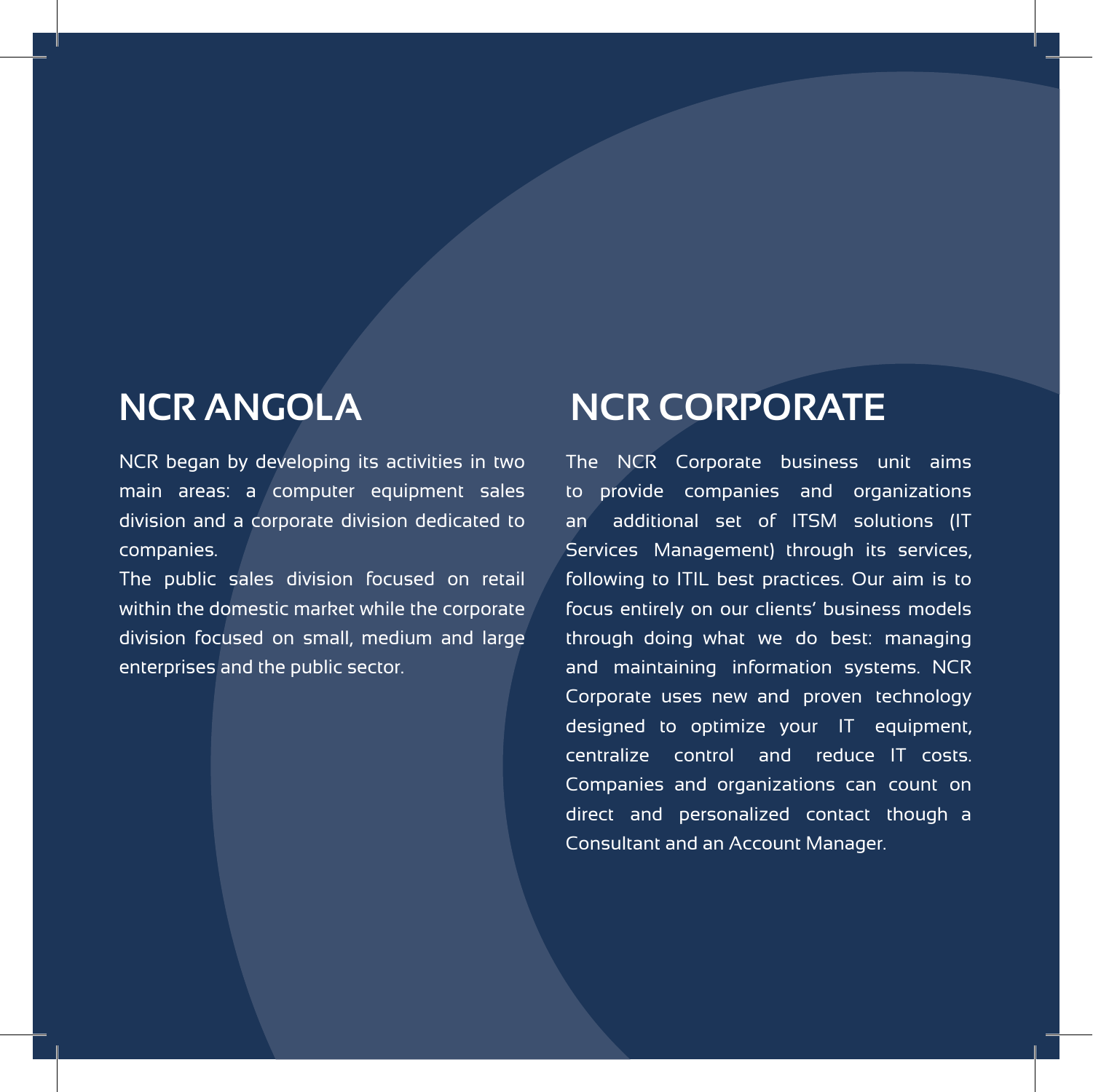# **NCR CORPORATE** Business Divisions

# Our portfolio of services focuses on four areas:

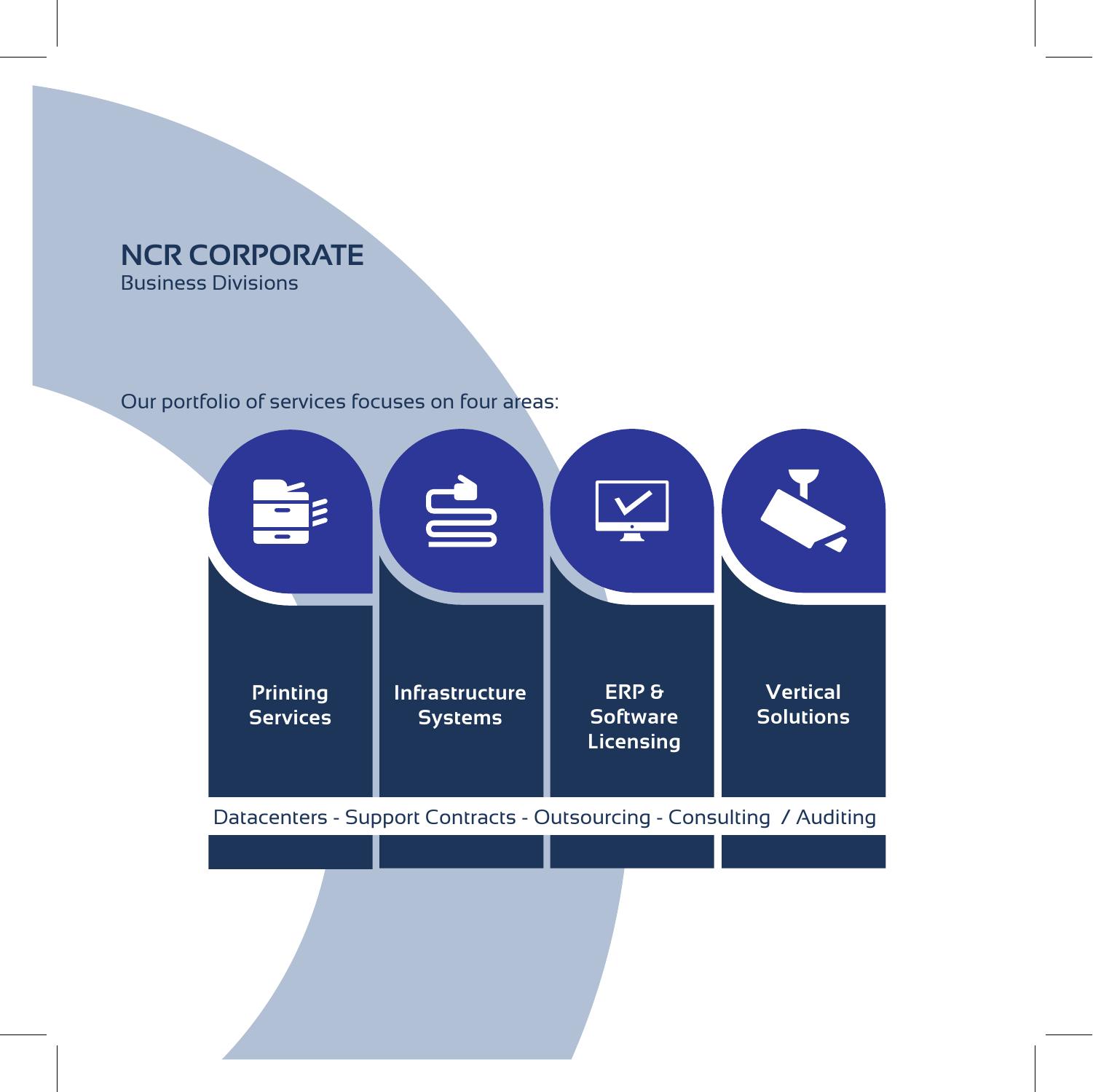# **NCR CORPORATE** Business Divisions

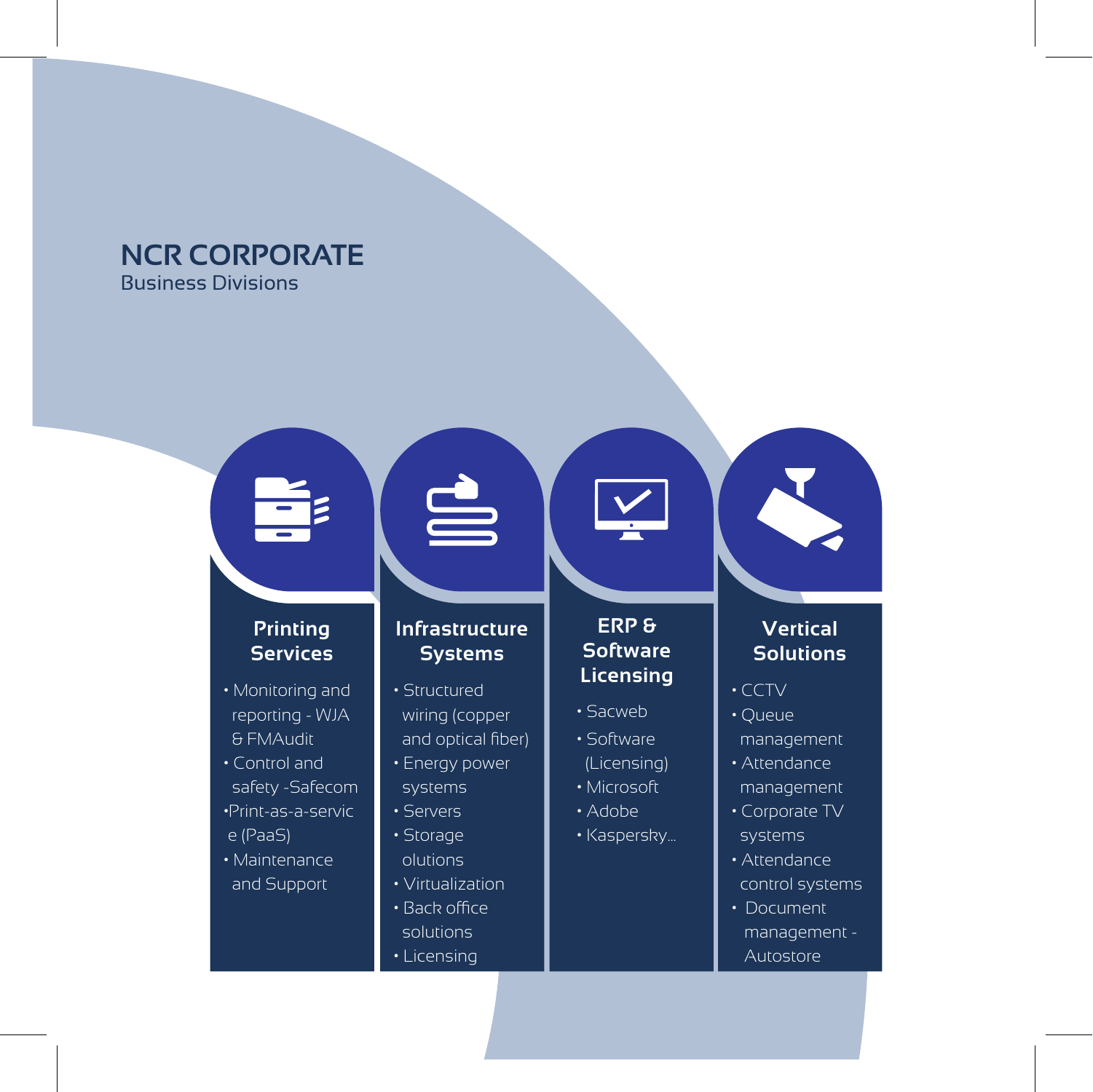# **NCR CORPORATE** Avenues of Performance

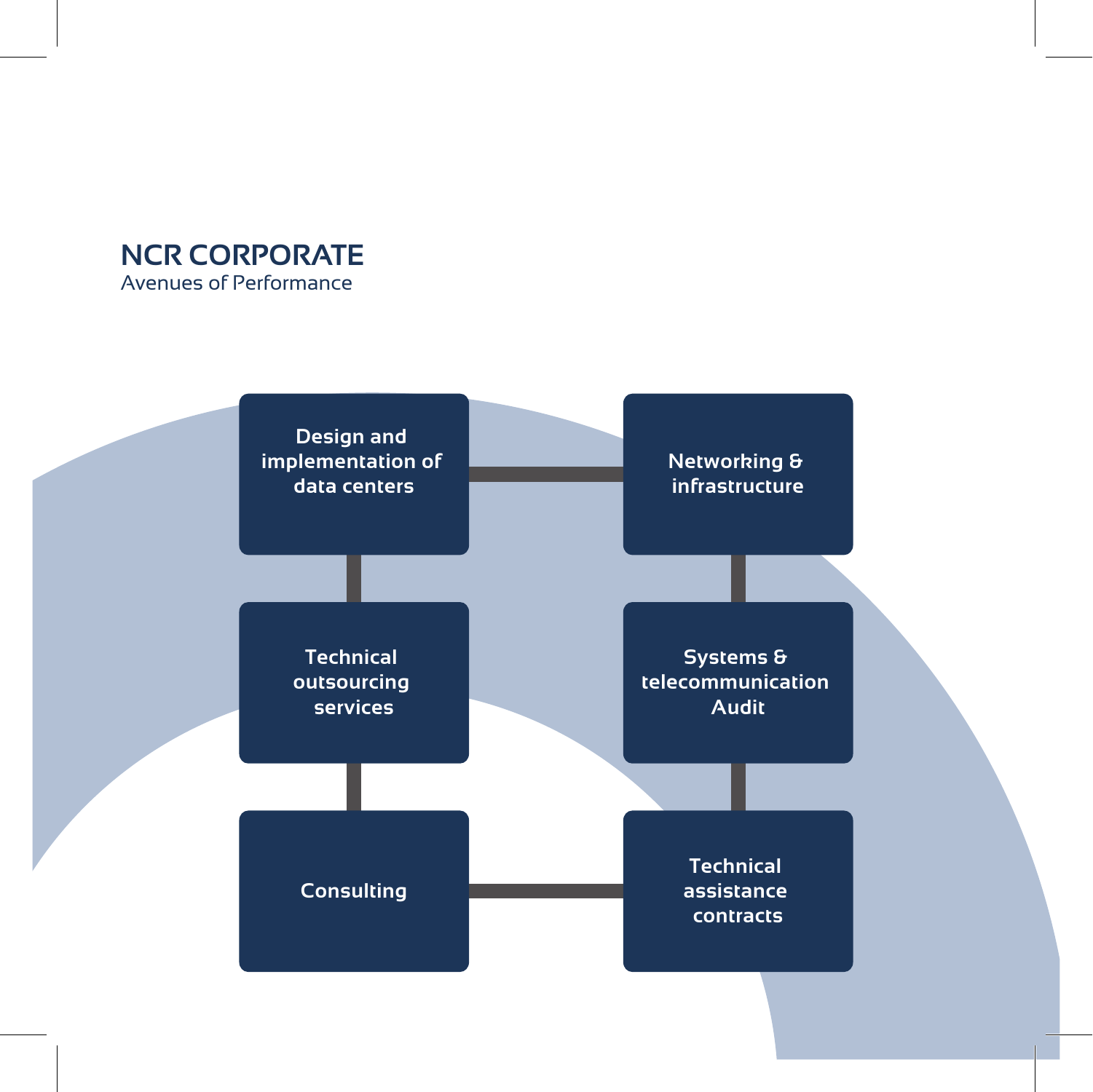# **NCR CORPORATE**

IT Services Managment

# **Print Management**

- Equipment
- Technical assistance service
- Technically trained human resources
- Supplies
- Supplies stock management
- Printing software

### **Training**

### Training in

- Microsoft
- HPE
- SAC

# **ERP & Software Licensing**

- Administrative management
- Commercial management
- Human resource Management

# **Office material**

- Stationary
- Cartridges
- Toner
- Paper
- Counters & flaas note detectors



 $\oslash$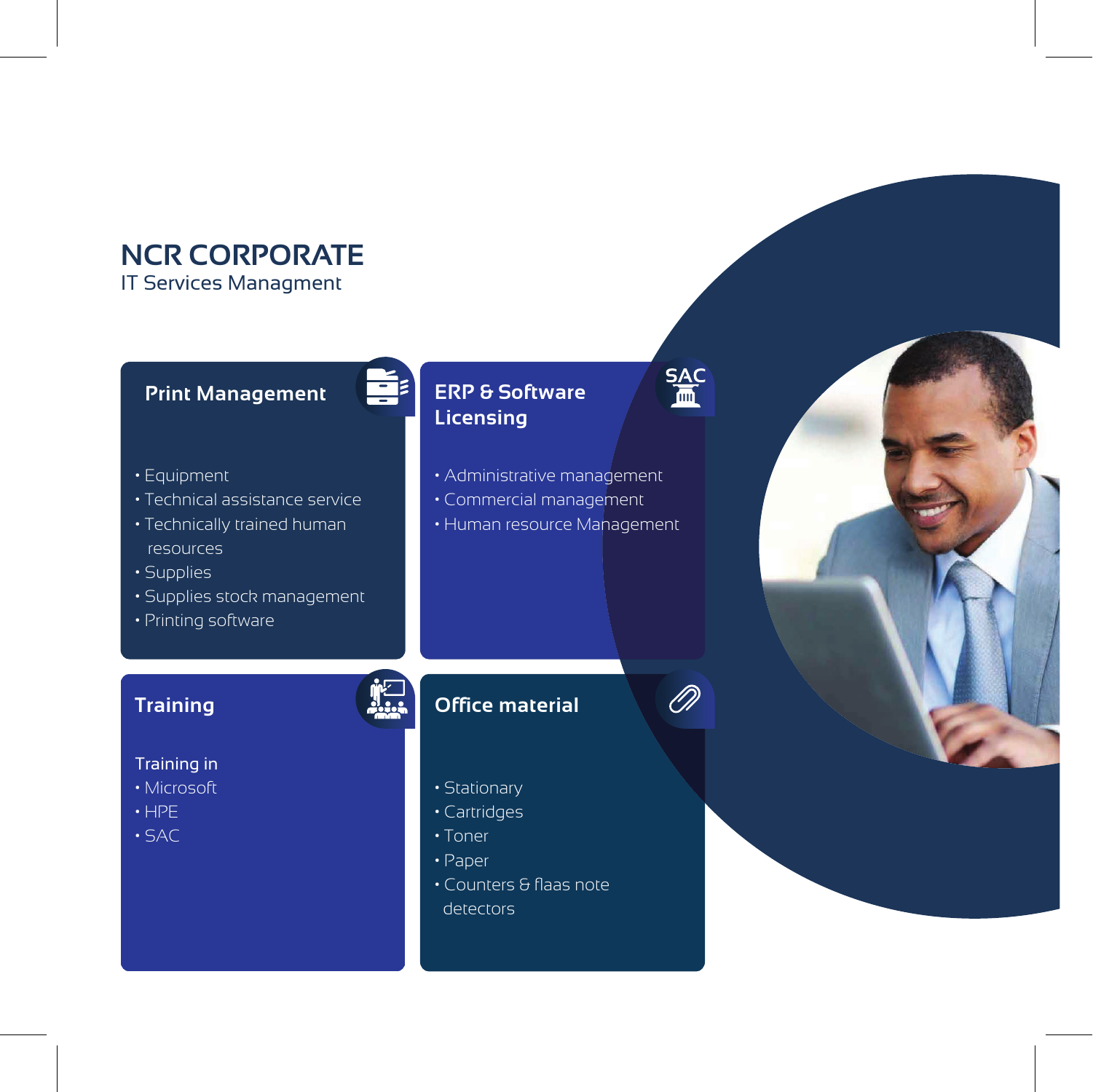# **NCR CORPORATE** Business Divisions

### We are committed to four areas:



### **Systems Architecture**

The entire solution is specifically tailored to our client's requirements through a process that begins with the selection of technology and ends with a fully designed global services solution.



# **Consulting and Advice**

Every experience from each project that our teams carry out is offered as added value to each client, meaning that any limitations and advantages of each possible solution are fully understood.



# **Technological Partnerships**

We establish close trust relationships with our clients resulting in long-term partnerships that allow us to support infrastructure creation that grows with the client's business in accordance with a consistent IT strategy.



# **Internet**

- SNET Provider / ISP
- Specific configuration
- Event coverage